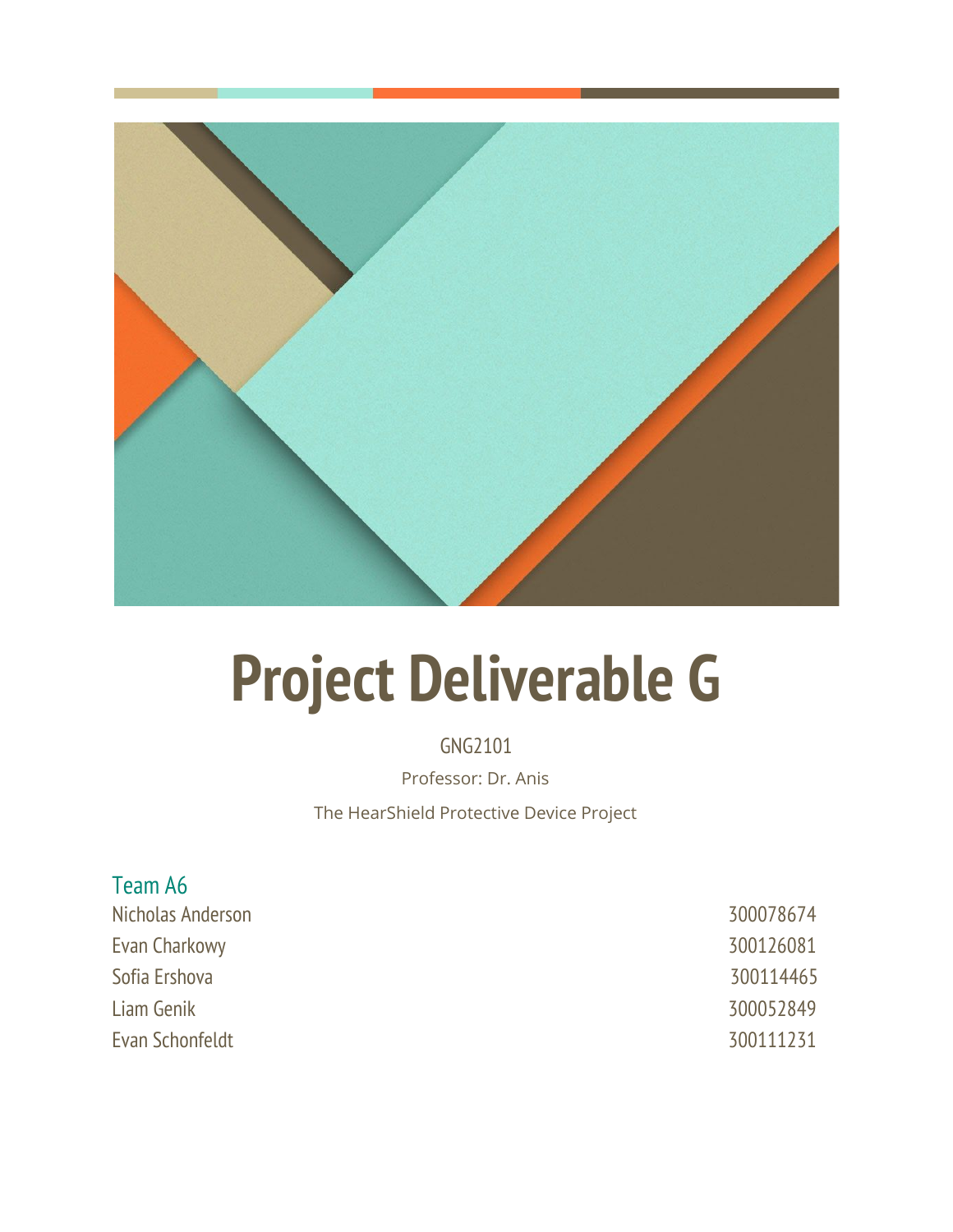# **Table of Contents**

| <b>Overview</b>                                 | 1              |
|-------------------------------------------------|----------------|
| <b>Client Feedback</b>                          | $\overline{2}$ |
| <b>Goals of Prototype II</b>                    | $\overline{2}$ |
| <b>Prototype II</b>                             | 3              |
| <b>Testing</b>                                  | 3              |
| <b>Milestones and Project Planning</b>          | 3              |
| <b>Conclusions and Plans for Moving Forward</b> | 3              |

# <span id="page-1-0"></span>**Overview**

The first prototype of the protective device was a low fidelity, focused prototype made to test the weight and size of the product. Through testing of the first prototype the team was able to conclude that this design concept was indeed a viable option. The prototype was brought to the client and feedback was obtained. Luckily, our team was able to test the first prototype with the client as well as with the team members. From the feedback and results from the tests, the team was able to come up with some areas for improvement and ideas for progression of the design. With these in mind, the team created a second prototype focused on materials and manufacturing.

# <span id="page-1-1"></span>**Client Feedback**

The client feedback was overall positive. The client was impressed with how well thought out the design was. She particularly liked that the design gave both her and Free in options with how to wear it and what colour it would be . The client was fully on board with moving forward with the design. She expressed that she was excited to see the finished product. As this was a low fidelity prototype it did not give the client a full idea of what to expect so there was some uncertainty in that area. The client was concerned about the device just being loose in the case. We explained that the device would have a mold that the device would fit into to avoid rattling. The client expressed that this would be a crucial part of the design as she feared it would distract Freyja and possibly cause damage to the device. As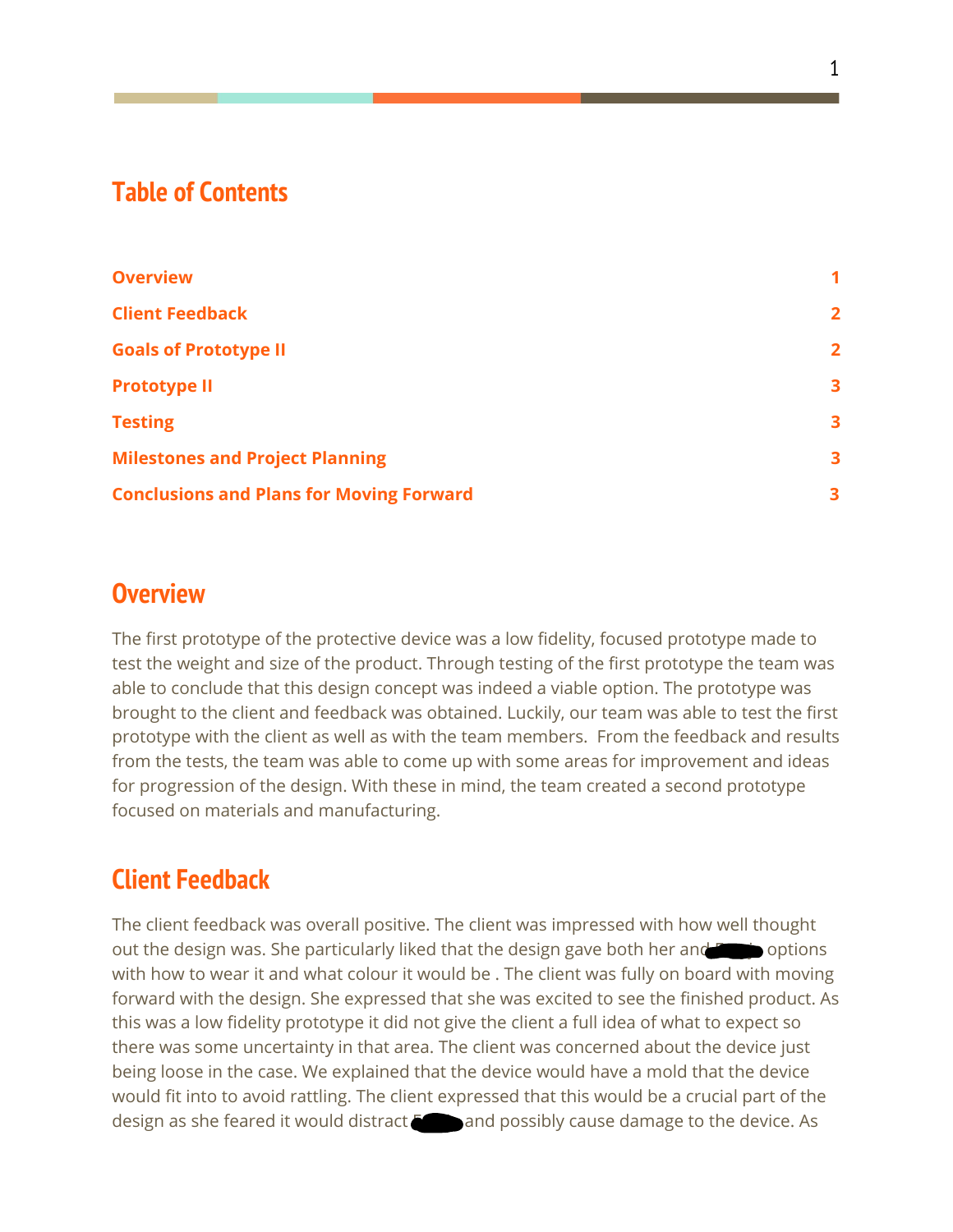this was already part of our design concept, research of how to complete this aspect now has higher priority. One goal for the next prototype is to have a more clear picture of the finished product for the client. This will include incorporating more of the materials that will be used for the final product into the next prototype.

As the user is a small child who cannot fully express her likes and dislikes in words, the main form of feedback is observing how the user interacts with the product. With help from the clients, the team developed a set of criteria for how the interaction should occur (the main goal being that it did not distract or hurt her in any way and would allow her to move without issue). During and after the client meeting, the first prototype was clipped to  $\dot{F}$ , She was then allowed to continue to move as she usually would. Figures was not concerned by the prototype being clipped on although she was curious about the product at first. Once the prototype was fastened to the back of her shirt she forgot about it altogether and continued on without hindrance. She was observed moving about in her daily activities wearing the product. It did not pull on her clothes or distract her in any way. This is exactly what the team was going for when designing this product.

**Fragger** expressed that her favourite colour was yellow when asked during the meeting. This is the colour that the team hopes to make the silicon exterior case.

## <span id="page-2-0"></span>**Goals of Prototype II**

- 1. To test the manufacturing procedure and observe the quality of the product.
- 2. To test durability of the hard case material.
- 3. To test audio pass through in our chosen waterproof material (cuben fiber).
- <span id="page-2-1"></span>4. To test the waterproof quality of the material.

## **Prototype II**

The goal of this prototype was originally to simply 3d print a relatively high fidelity model of the case and test the durability of the product through various tests relating to real life scenarios. The case was designed in AutoCad using the dimensions gathered from deliverable D and consists of three components, the base, the lid, and the pin, as shown in the figures below. However, it should be noted that the makerspace's printers are only available once a week and unfortunately our print failed due to unclear reasons resulting in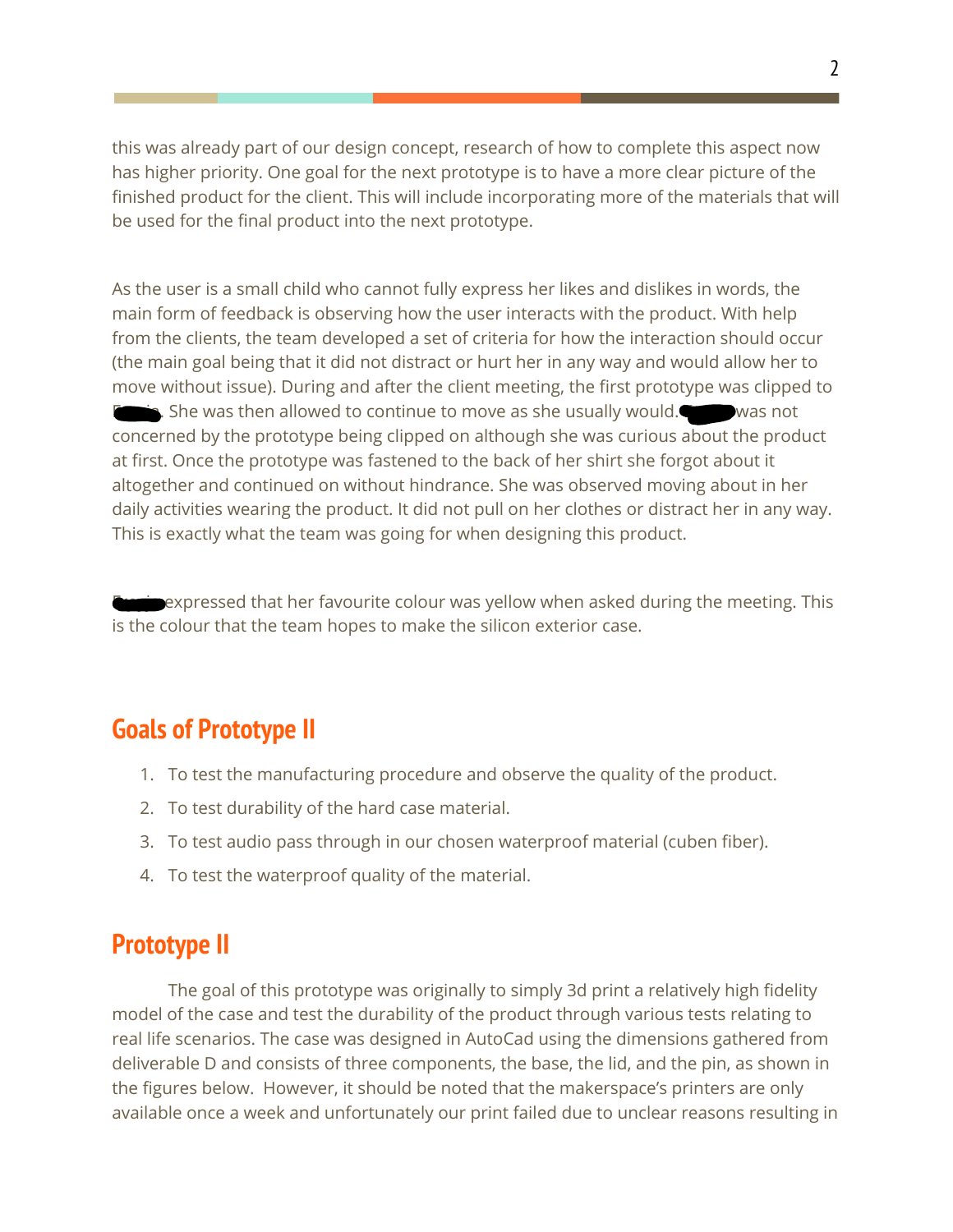us having to wait until next week to attempt another print. Having printed most of the case successfully we were still able to have the goal of the prototype be testing durability, albeit with a lower fidelity product. We also decided to broaden the goals of this deliverable and revolve this deliverable around testing our waterproof material, cuben fiber, for how well sound passes through it in order to determine whether or not it is a suitable waterproof cover for microphones of the Nucleus 7.



**Figure 1:** Base **Figure 2:** Lid **Figure:** Pin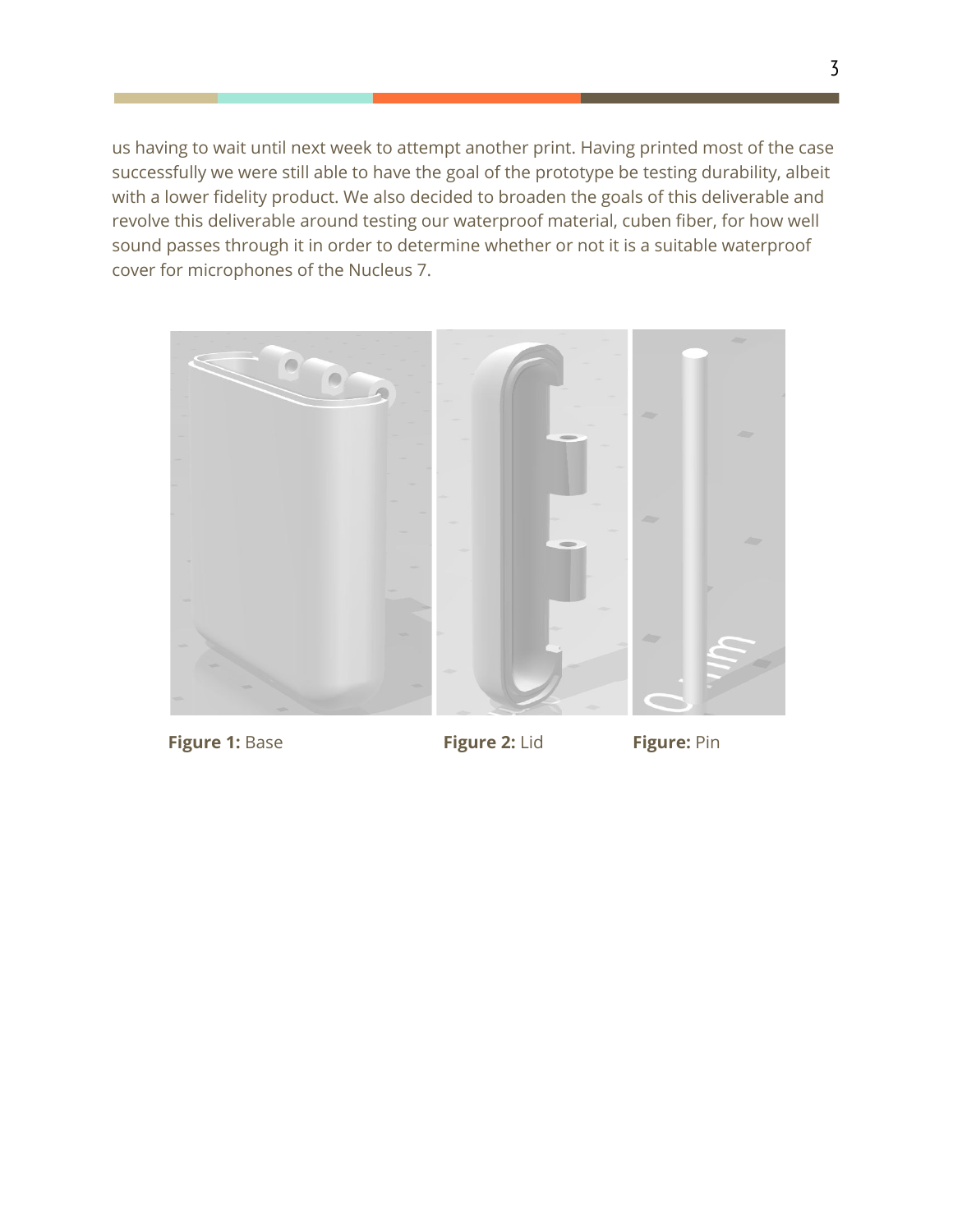

**Figure 4:** Assembled Case



**Figure 5:** The failed print of the case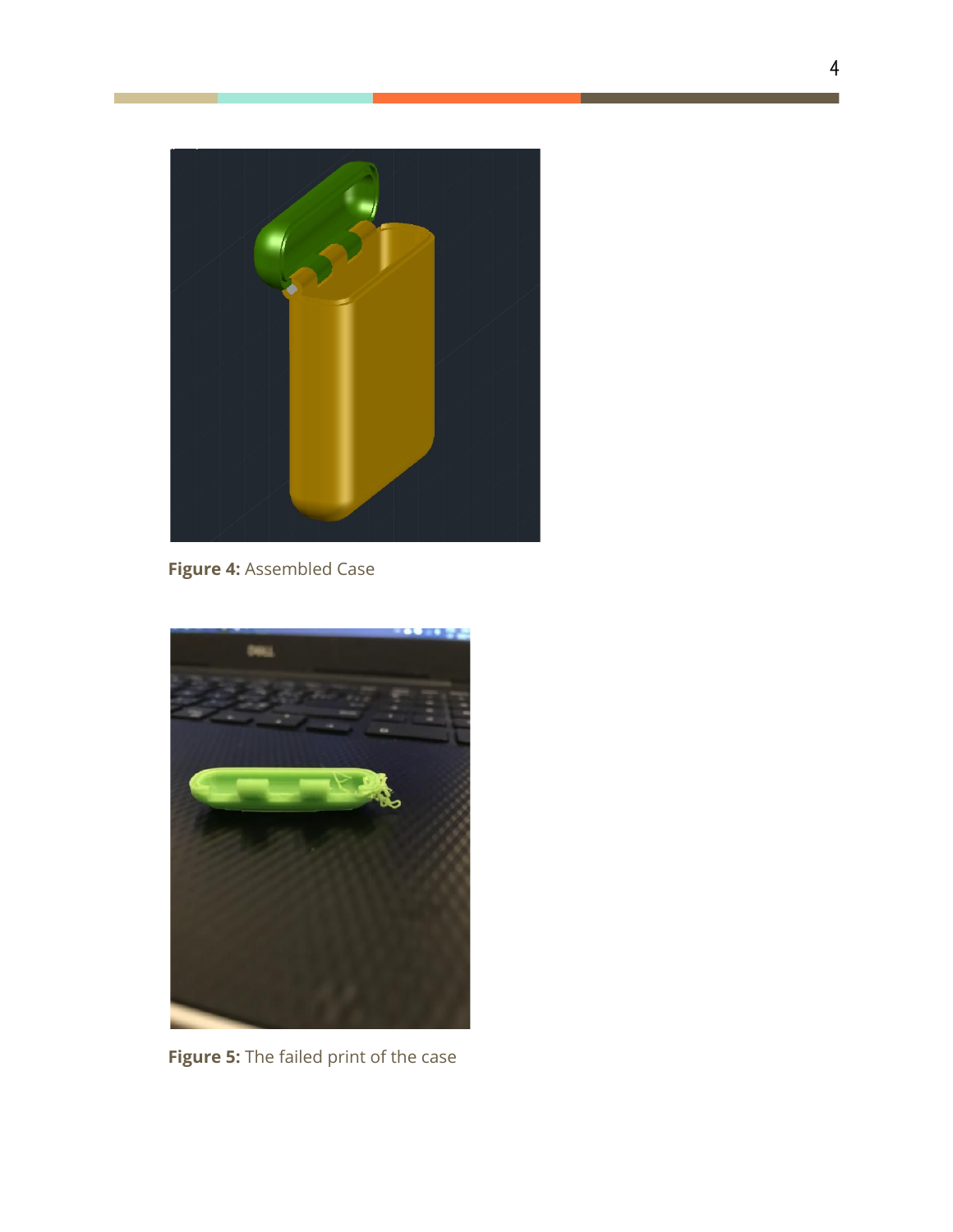# <span id="page-5-0"></span>**Testing**

The focus of this deliverable that was tackled first was to test the ability of sound to pass through the material chosen to act as a impermeable membrane for waterproofing our case, being cuban fiber. In order to accomplish this task, we downloaded an application to our phone which has the purpose of recording the intensity of decibels coming into the device's microphones. The materials involved in this experiment were two phones (one with the audio application running, and one emitting audio), the cuben fiber, a tupperware and its lid. It should be noted that the audio emitted from the second device was "pink noise" and thus the volume level was basically constant. In addition the phone emitting the audio was at the same distance from the audio receiving phone in all tests. To begin, a control test was performed by placing the audio receiving phone in the tupperware without a lid and playing audio from the second phone at a set distance. The phone running the application recorded the audio intensity it was picking up and created a graph (Figure 5) using this data. Next, an almost identical test was conducted with the difference being that the lid of the tupperware was on and in between the two phones resulting in the graph depicted in Figure 6. Lastly, the third test saw the cuben fiber covering the opening of the tupperware which resulted in the application creating the graph seen in Figure 7.

When analyzing the graphs it should be noted that any abrupt dips or rises in dB intensity recorded near the beginning of the recording or the end should be ignored as this was a product of having to start the recording and then place the fiber on the tupperware or the lid. Figure 5, being the graph of the control test, showcases an average audio intensity of 84dB being picked up by the microphones, thus setting the bar for our cuben fiber test. Figure 6 showcases the data from the second test, being that with a closed lid, which features an average audio intensity "heard" by the microphones of around 78dB, which, as expected is lower than the intensity picked up by the control test. Lastly, Figure 9 corresponds to the third test, being the audio recorded through our chosen fabric, cuben fiber. It should be noted that the average audio intensity picked up for the cuben fiber test was approximately 83dB which is extremely close to the value of the control test of 84dB. Therefore, these three tests allowed for the conclusion that cuben fiber is a great waterproof material for our product as it allows for sound to pass through it with ease.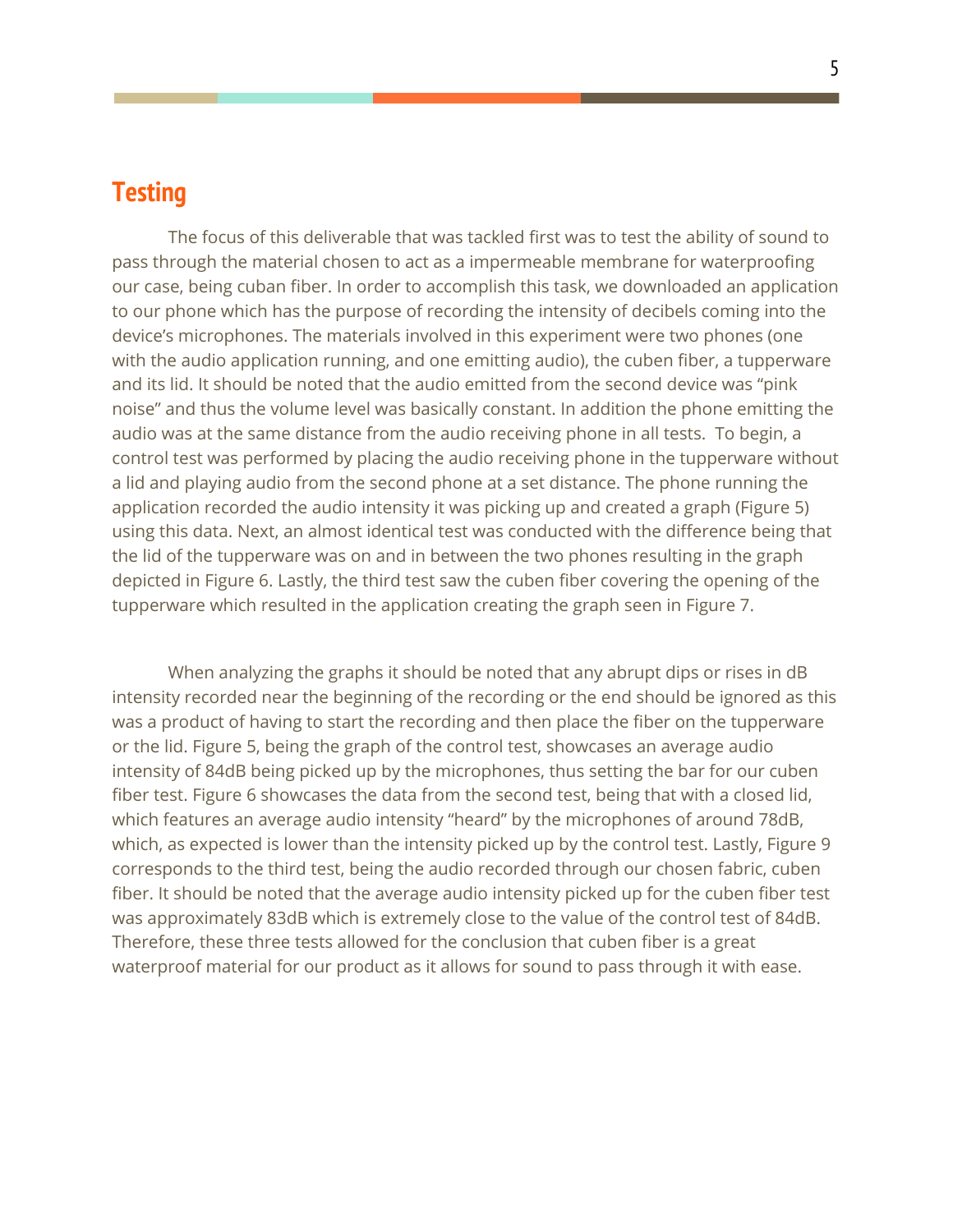

**Figure 5:** Plastic Container with a Plastic Lid



**Figure 6:** Plastic Container Without Any Lid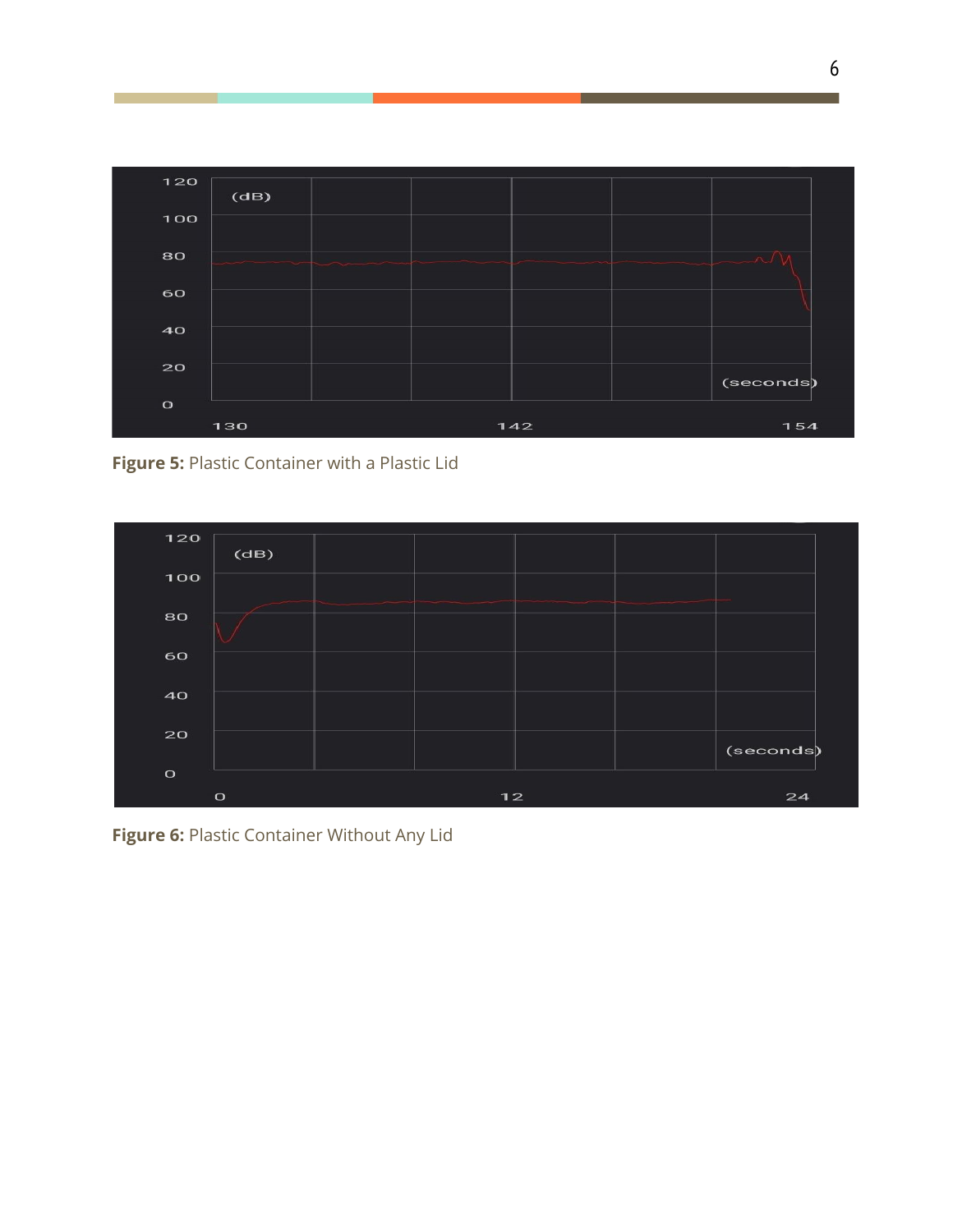

**Figure 7:** Plastic Lid with a Cuben Fibre Top





The second aspect of our testing was the waterproof testing for the chosen material. It is very important for the case to be completely waterproof as  $\Gamma$  hearing aid is both expensive and important for her everyday life and water could damage it. We tested the waterproof qualities of the material by securing the sheet of material to the plastic container by rubber bands (as seen above in figure 8). Water was then allowed to rest for a certain period of time on the material. The interior of the container was then checked to see if any water was allowed in. The results of this test show us that the material is sufficiently waterproof as no water made it into the container.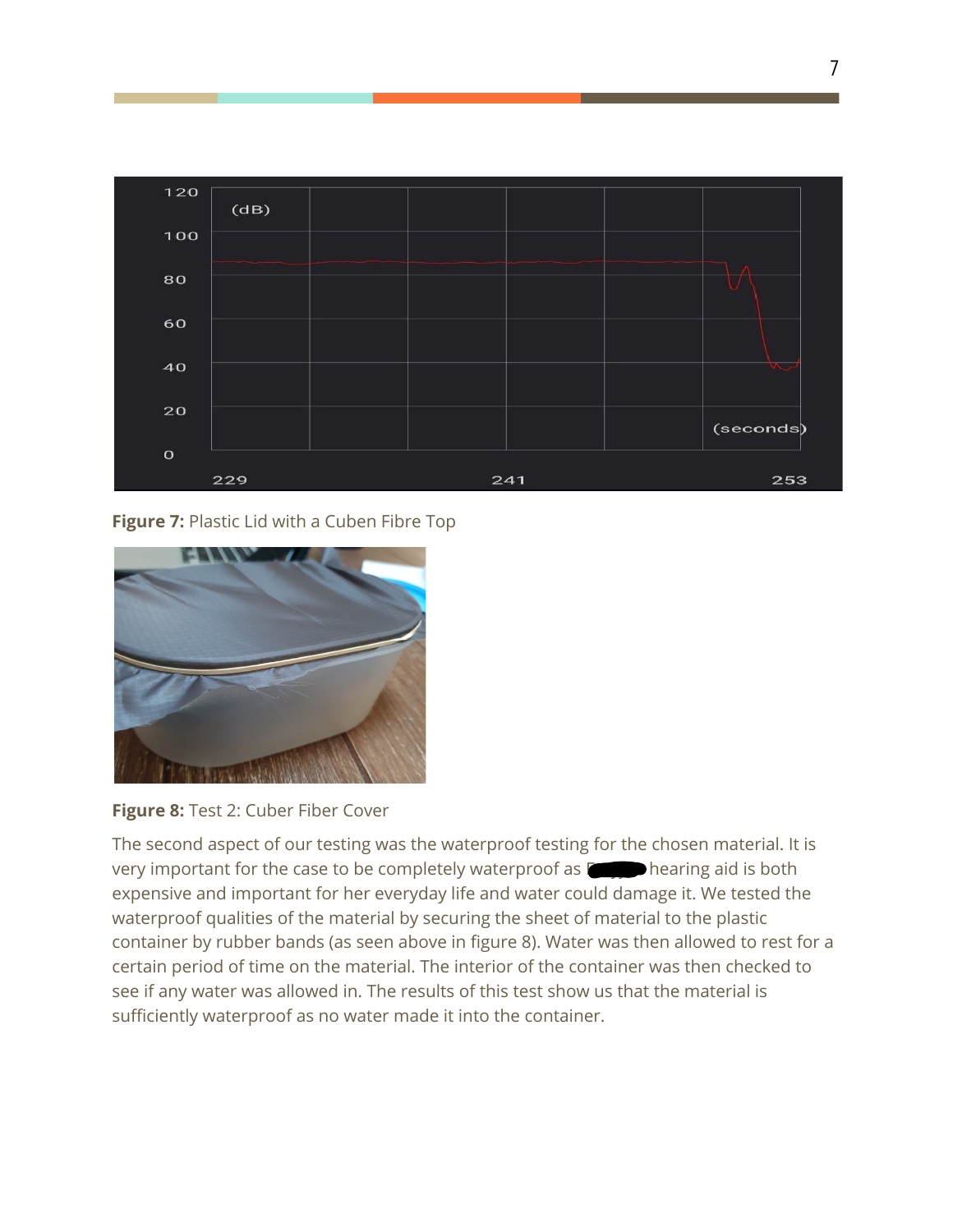#### Childproof/Durability Test: ABS Plastic

The first function of testing the ABS plastic case was to test its durability and to see how well it would hold up when left in the hands and curiosity of a child. Unfortunately the lid was the only available part, so the overall size cannot be accounted for when testing. However the lid was dropped from several heights, from 1-3 meters. This material was not even remotely damaged by the impact of the floor. There were no scratches to be seen. Next was the throwing test, taking the lid and throwing it at several materials, drywall, metal, brick, and a door. After throwing it as hard as possible against the materials it was inspected and had no damage whatsoever The material also cannot be snapped in half with the current thickness. Despite being plastic it held up quite well against more than even a child could throw, snap or drop it. Proceeding forward the material was cleaned well and was bitten down on with teeth to test whether or not it would be safe if a child accidentally put it in their mouths. The material was able to withstand an adult bite using molars, however it is to be noted if this was bitten down on at full force it would break someones teeth. The plastic managed to stay intact however a few indents were made to the plastic. With this final test it can be concluded that the material has proven to be childproof, and extremely durable (as long as you're not trying to break it with tools).

## **Milestones and Project Planning**

#### I. Project Planning

The project plan has been updated according to our recent setback. The plan is the same, however, due to the inconvenience, prototype two and three have been switched. All roles and responsibilities for the separate parts remain the same. As the project plan has not changed due to switching the prototypes, a breakdown of this week's activities have been recorded below instead of submitting a separate file as usual.

First, Liam and Nick are in charge of the development of the 3D model/ design of the prototype.

Following this, Sofia and Evan C are responsible for the physical manufacturing of the prototype.

After completing the following two dependencies in order, Evan S is in charge of the testing of the prototype and ordering of materials needed for the final product. Ordering the materials for the product is the first dependency for the following week when the final product will begin to be created.

These tasks are to be completed for the next prototype delivery date in order to move on with our project.